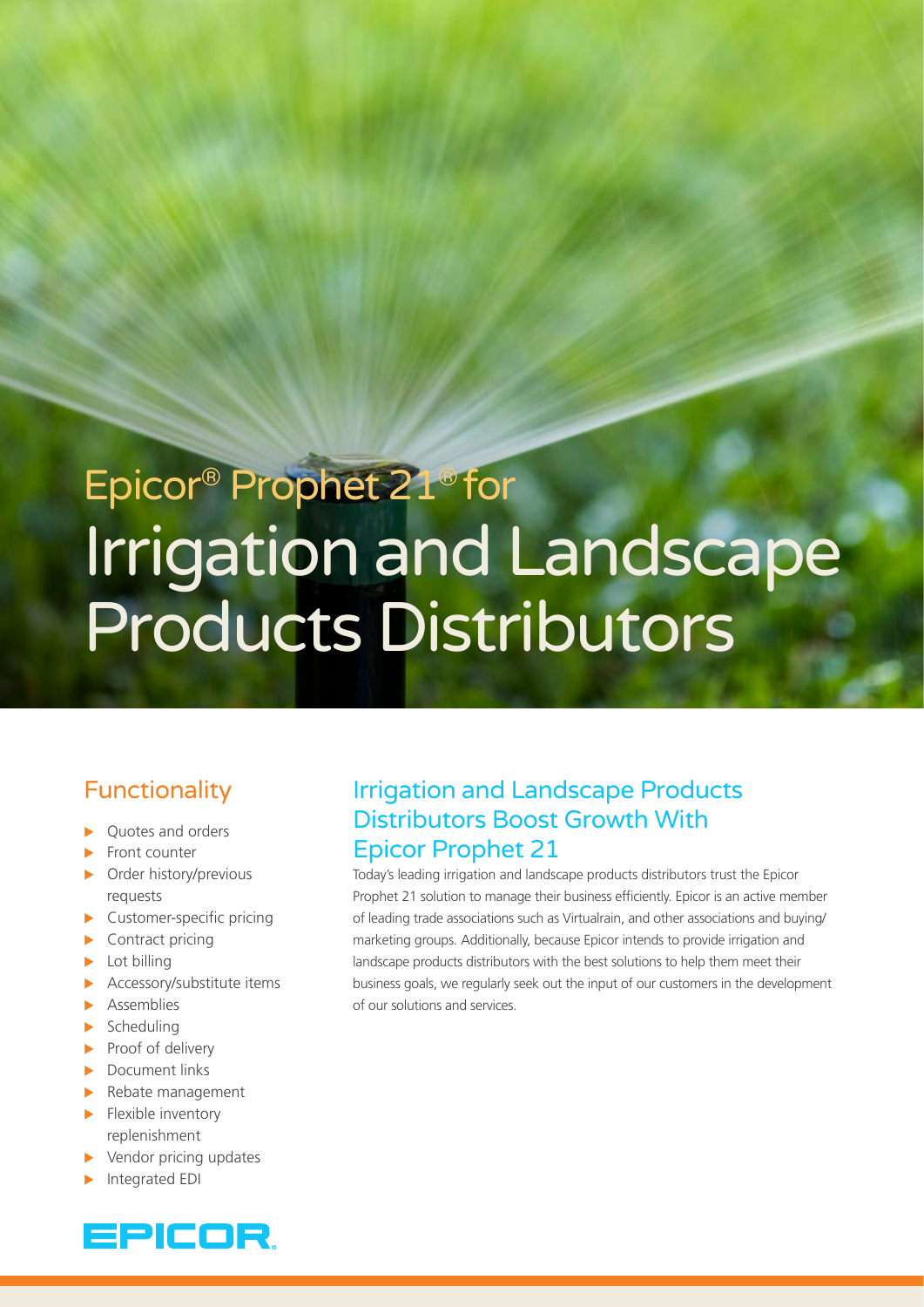

# In Your Industry

As an irrigation and landscape products distributor, you face new challenges every hour of the workday. Just after opening, contractors may rush your front counter for sprinkler heads, pipe, and valve manifolds. By mid-afternoon, your showroom sales reps might help a half-dozen people find the right landscape lighting or replacement pump for their backyard pond. At 4:30 p.m.—as your warehouse staff prepares the day's final shipment of rough-in items for a new commercial project—you may help a contractor who suddenly has spec changes and needs a new lot price.

# A Comprehensive Solution

With more than a half-century of industry experience, Epicor helps distributors grow sales, improve margins, and increase productivity with enterprise resource planning (ERP) systems that can help keep them healthy and thriving in today's highly competitive marketplace. Prophet 21 combines proven distribution expertise with an end-to-end, web-enabled infrastructure and modern technology stack. Cloud and on-premises deployment options are available, and it's easy to migrate from one deployment choice to another as your business needs change.

Prophet 21 enables your most critical business areas to work more efficiently with features that include:

- Customer Relationship Management
- Order Management
- eCommerce
- Inventory Management and Purchasing
- X Wireless Warehouse Management System
- Finance and Accounting
- Manufacturing
- Service and Maintenance
- **Business Intelligence**
- Enterprise Content Management

You need a technology provider that understands irrigation and landscape products distribution. You must also choose a business partner with a vision to help guide you into the future. Epicor offers both. When you partner with Epicor, you can expect leading technology solutions and professional services, as well as the industry-specific functionality you need to drive your business.

# **Quotes and orders**

Your order management processes directly affect your customers and how they view your business. Customers demand faster, better service and will go elsewhere if you can't meet their needs.

Prophet 21 enables you to complete the entire order entry process from one screen. You can:

- Enter quotes and orders
- $\triangleright$  Convert quotes to orders
- $\blacktriangleright$  Check stock
- $\blacktriangleright$  Expedite orders
- Search price and availability requests
- View past invoices
- Verify shipping preferences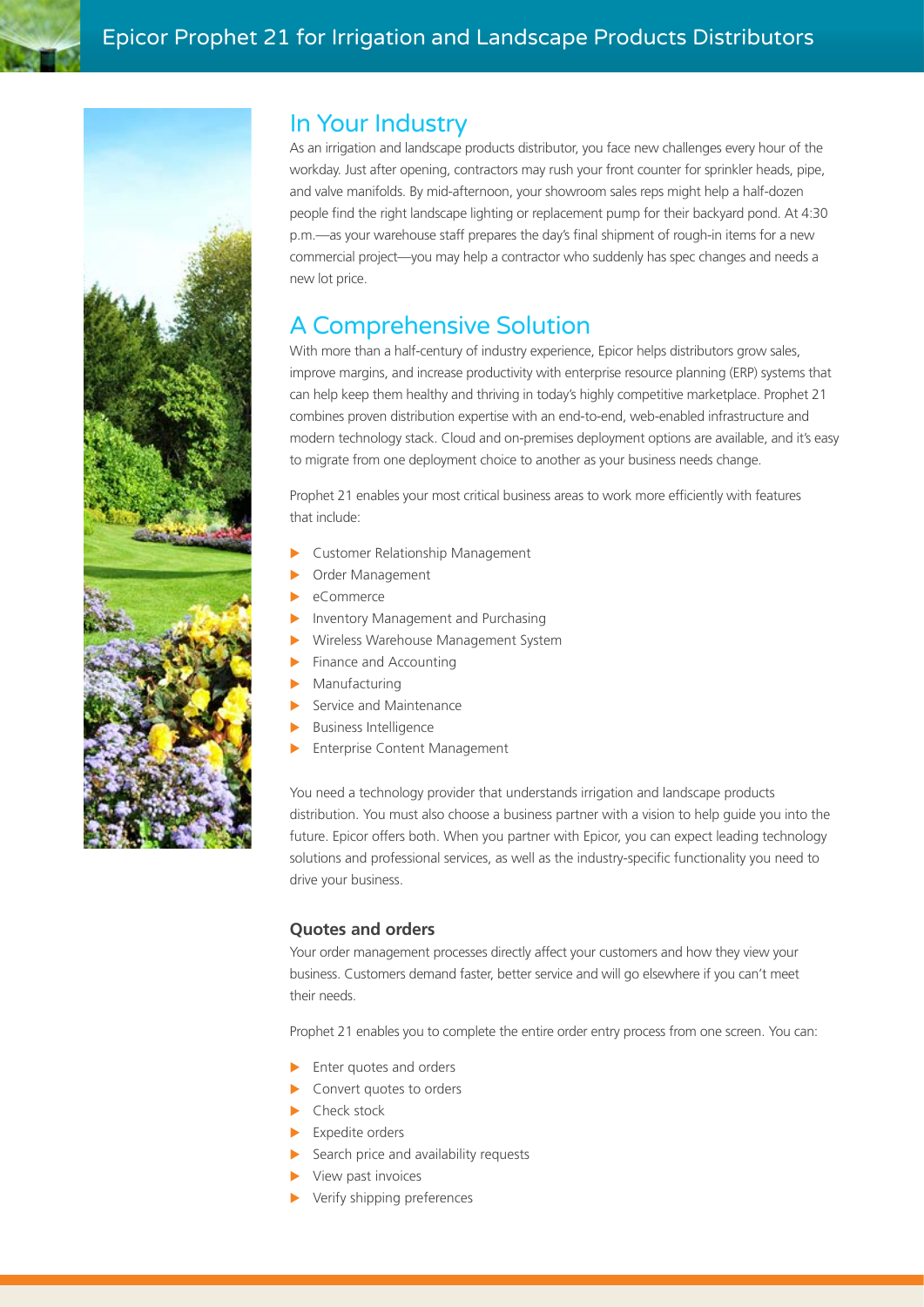Whether orders are entered at the counter, remotely via a mobile computing device or laptop, or over the web, information goes directly into your Prophet 21 solution for faster processing—eliminating manual work and rekeying errors.

## **Front counter**

Whether you have a small counter or a large customer selfservice area, you'll need point of sale (POS) and front counter capabilities. Prophet 21 has the tools necessary to quickly and efficiently handle that early morning rush. You can help any customer on the spot by accessing your inventory from the Order Entry screen. You can also offer a price, place the order, and then accept payment or record the transaction for invoicing.

To speed the order entry process, your staff can manually enter items or scan them using a wireless or USB bar code scanner. Check customer credit on the fly, and send instant notifications of exceptions to the credit manager. Workers can also enter payments on the transaction—accept cash, check, or credit card. The Epicor integrated credit card processing solution<sup>1</sup> enables you to accept customer payments with credit or debit cards and receive immediate authorization. You can avoid the inefficiency and inaccuracy of separate terminals while simultaneously simplifying and lowering your costs to comply with the payment card industry (PCI) security standards.

Having proof of pick-up—such as the signature of the person who completes the pick-up on the invoice—can prevent messy disputes and expedite payment. Front Counter Signature Capture uses a simple, easy-to-install capture device that integrates with the Prophet 21 Order Entry module to instantly provide you with a permanent record of what left the warehouse, when, and with whom.

# **Order history/ previous requests**

How often do you deal with customers who ask for the same item they purchased in the past? When you ask for more specific information, do they only remember a portion of the item information, the quantity, or the date they bought it? Prophet 21 includes a previous request search that allows you to view the customer's sales history. You can narrow your sales history search by date range or keywords and—in a few simple steps—add that item to the customer's current order. This saves time and eliminates trips to the file cabinet to thumb through old invoices.

## **Customer-specific pricing**

You can probably count on your core customers to order certain products from your company on a regular basis. Reward frequent customers and encourage return business by offering special pricing. When a manufacturer offers you a price break, you may want to pass those savings on to your customers.

Prophet 21 gives you the flexibility to set prices as you see fit including offering select customers preferred pricing, offering pricing based on quantity breaks, and setting promotional pricing—ensuring you maintain your margins while meeting customer and competitive demands. You can even set start and end pricing dates on a customer, product, or product group basis to meet contractual obligations or for limited-time specials.

# **Contract pricing**

For many customers, you'll need to negotiate pricing down to the item level—establishing fixed, time-based net prices on a SKU-by-SKU basis. Prophet 21 enables you to set up timesensitive contract pricing for these customers. Contract pricing is integrated in Quote/Order Entry to ensure the customer gets the right contract price on each transaction. Additionally, starting and ending dates on contracts allow you to track when contracts are expiring and set up contracts that will automatically kick in on the starting date.

# **Lot billing**

Many contractors handling huge projects want to order all the parts necessary for the job up front to ensure that everything they need is on hand when they need it. However, they want to receive the material in stages and to pay for it as they receive it. Lot Billing capabilities enable you to first deliver and bill the contractor for rough-in materials, then invoice and deliver finished goods at a later date.

In addition, you can use Lot Billing functionality when quoting orders. When contractors request quotes for large projects, you can give them one price for the entire lot or individual lot prices for rough-in or finished goods. Quoting items in this manner prevents customers from shopping around and pricing goods individually.

<sup>&</sup>lt;sup>1</sup> Not available in all countries.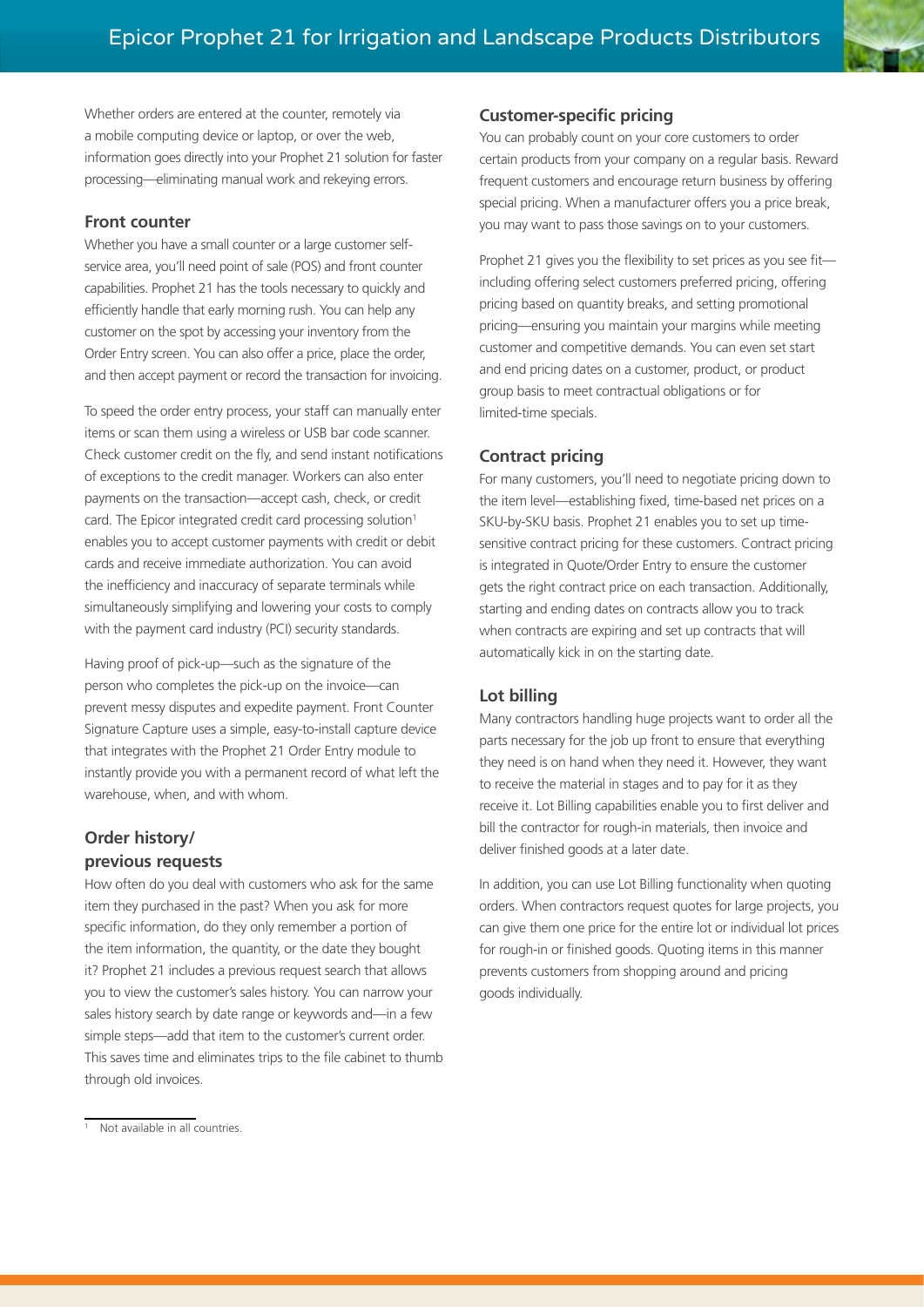## **Accessory and substitute items**

With the built-in ability to suggest accessory items and substitutions, you can improve sales and make even your most inexperienced sales people sound like seasoned pros. Does every one of your sales and service representatives know—or remember—to offer "go-with" items? Prophet 21 solves this issue by automatically suggesting products that go with items on a customer's order—helping to increase sales and improve customer satisfaction.

In addition, Prophet 21 automates substitution processes. For example, if one of your most popular SKUs is backordered, the solution will remind your sales representatives to offer a similar or identical—product. This feature helps reduce lost sales due to stock-outs.

#### **Assemblies**

Assembly and bill of material functionality enables you to keep assemblies in your solution at one price and with one item code—eliminating the need to re-enter a long list of line items each time you sell and assemble the items. This saves order-entry personnel time and helps prevent costly errors and mix-ups. Customer service representatives can also increase sales by upselling assembled or manufactured products when customers request groups of items.

The same functionality also takes the guesswork out of determining how many items or kits you can assemble with what you have in stock. When your customer calls to request an item with more than one part, the solution searches your database, finds all the components necessary to manufacture a kit or assembly, and calculates the least common denominator of these pieces. In seconds, customer service representatives know exactly how many of a kit they can offer your customers without taking a walk to the warehouse to manually find and count SKUs.

#### **Scheduling**

Even though contractors order everything at once, common sense dictates that rough-in items need to arrive at a job site before finished goods. After all, rough-in items are often installed weeks before the fixtures—especially on large projects.

With Prophet 21, you can easily and efficiently handle even the most complicated release schedules. Simply set release dates for groups of items for your customers' jobs so the right products are ready for shipment or pick-up at the right time. This improves customer service and reduces confusion in the warehouse.

#### **Proof of delivery**

Epicor Mobile Proof of Delivery is a fully integrated mobile companion for your Epicor system that delivers new levels of service responsiveness for efficient deliveries and pick-ups. With your choice of mobile device, you can maximize the effectiveness of your delivery resources while providing reliable, documented drop-offs and pick-ups.

Mobile Proof of Delivery puts virtually every delivery detail in the palm of your driver's hand. Drivers can efficiently complete their delivery tasks using GPS location maps for fast, accurate service. From their mobile device, drivers can add important delivery notes or log issues—keeping your customer and business informed of delivery details.

#### **Document links**

Epicor Prophet 21 offers a cost-effective, reliable alternative to keeping space-consuming file cabinets full of paperwork in the office. By giving you the ability to scan paper documents and link them to records within the solution, Prophet 21 helps boost employee efficiency while cutting the time and expenses typically associated with maintaining traditional paperwork.

Prophet 21 document links allow you to connect maintenance and transaction records to any compatible file on your network—from vendor invoices and customer purchase orders, to specifications and material safety data sheets (MSDS). You can even scan and save handwritten letters and faxed communications in the system or link to emails that relate to specific orders. Because your employees will have better access to important customer and product information, your service can also improve. In addition, because they can email or fax the documentation directly from Prophet 21, your employees can simply click on a link to those documents and send them instantly.

#### **Rebate management**

Many top vendors offer rebates that help distributors maximize profits. Robust rebate functionality helps you manage these rebates and take advantage of anything your manufacturers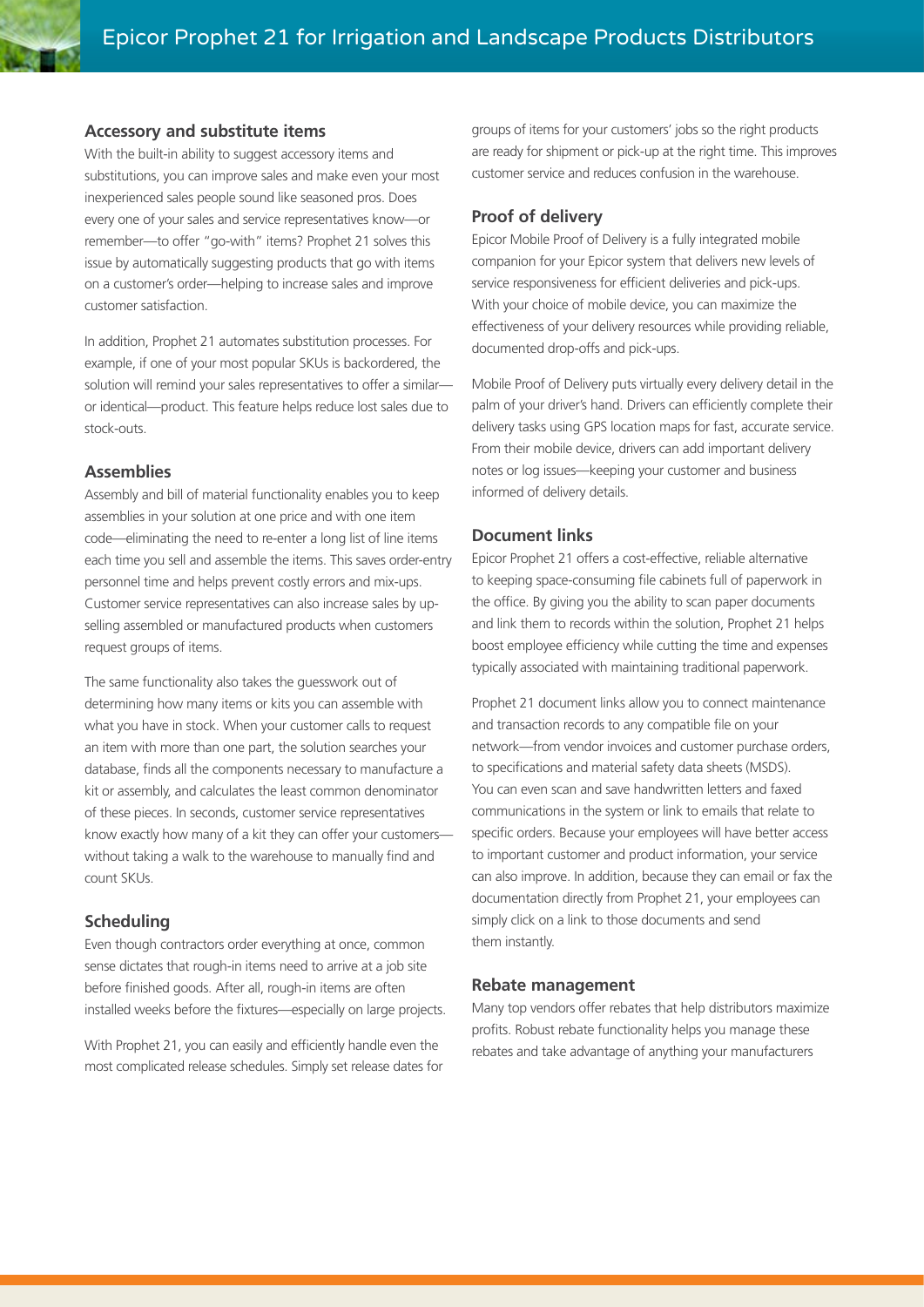might offer. You can track vendor rebates electronically for more accurate books and a healthier bottom line. Simplify the often-tedious task of handling vendor rebates by automating the process. Each step—from negotiation, to receipt, and beyond is recorded in real time and reflected in your solution's General Ledger and price schedules. This helps you track the rebates you've earned and lets sales and order entry staff always see proper gross margins to offer customers appropriate pricing. Additionally, your accounting staff will benefit from the ability to produce detailed, easy-to-understand rebate reports. Prophet 21 gives you the accurate, concise information you need to send to vendors to claim your rebates.

## **Flexible inventory replenishment**

Prophet 21 lets you choose from multiple inventory replenishment methods—including Order Point Order Quantity (OPOQ), Min-Max, Economic Order Quantity (EOQ), and Order Up-To. This flexibility allows you to lower carrying costs, minimize excess or obsolete inventory, improve cash flow, and increase customer service levels. In addition, you can use different replenishment methods for different sets of items, which is an invaluable tool for distributors.

## **Vendor pricing updates**

Updating prices in a timely manner is important to your business' health. Failing to update prices one month—or even one week—after a supplier sends a price update can drain thousands from your bottom line. The Pricing Service module makes maintaining an accurate item database and building new items into your solution easier than ever. It enables you to create new items and handle price updates quickly, easily, and electronically by importing data from vendors or third-party companies. A simple, easy-to-use mapping tool allows you to map the data provided by the vendor to the Prophet 21 fields. Additional tools built into the Pricing Service allow you to convert data if necessary. Using Pricing Service takes only a fraction of the time of manual data entry, simplifying the process and helping to reduce the chance of errors.

#### **Integrated EDI**

Many of your customers and vendors will require you to communicate with them via electronic data interchange (EDI) expecting you to be able to receive and/or send the necessary EDI transactions. The volume of these transactions requires any EDI to be fully integrated with your business system.

Prophet 21 streamlines the transaction process by providing an easy-to-use interface for EDI transactions. This can reduce order and processing costs, as well as time spent manually processing the documents. The Prophet 21 Scheduled Import Service Manager (SISM) can be run to automatically import transactions directly into Prophet 21 for processing. The Edit Import Suspended report allows for the review of transactions prior to their import into the database or upon failure to import. Each outbound document can be set to automatically export to trading partners when the transaction is completed from within the Prophet 21 system—reducing the need for manual intervention.